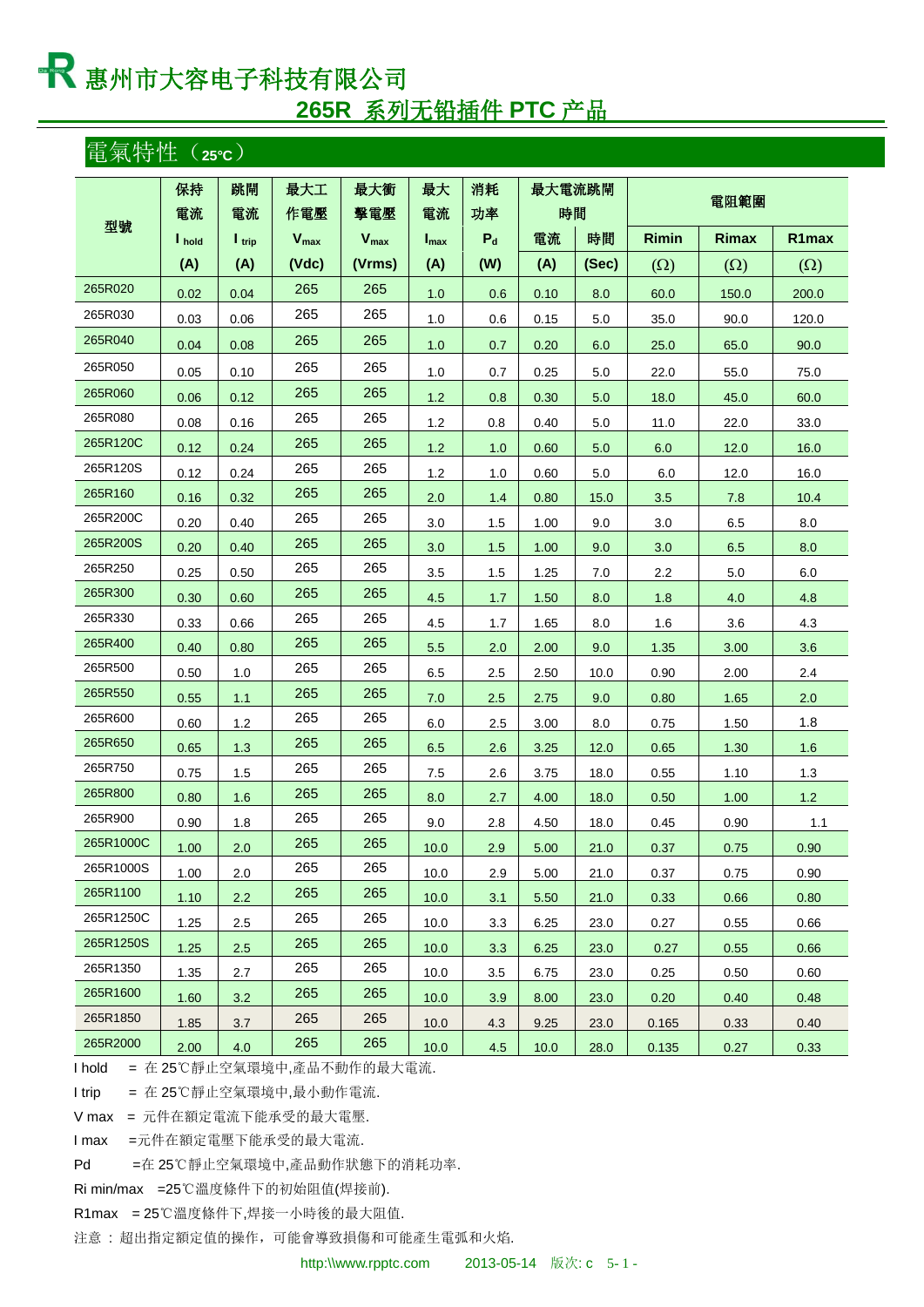### **265R** 系列无铅插件 **PTC** 产品

### 環境規範

| 測試                       | 條件                                            | 電阻變化            |
|--------------------------|-----------------------------------------------|-----------------|
| 被動老化                     | $+85^{\circ}$ C, 1000 hrs.                    | $±5\%$ typical  |
| 溫度老化                     | +85°C, 85% R.H., 168 hours                    | $±5\%$ typical  |
| 冷熱衝擊                     | $+85^{\circ}$ C to -40 $^{\circ}$ C, 20 times | $±33\%$ typical |
| 抗溶劑                      | MIL-STD-202, Method 215                       | 不變化             |
| 振動                       | MIL-STD-202, Method 201                       | 不變化             |
| 操作條件環境: - 40 ° C +85 ° C |                                               |                 |
| 在跳閘狀態下產品的表面最高溫度為125°C    |                                               |                 |

### 安規認證及環保檢測

| 代理  | 檔號      | 規則      | 標準             |
|-----|---------|---------|----------------|
|     | pending | NRoHSI. | 2011/65/EU     |
| TUV | pending |         | <b>EN14582</b> |

### 環境溫度與工作電流關係特性圖 在 25℃跳閘保護時間曲線表





# PPTC 在不同環境溫度下的保持電流(I hold)值

| 型號      | 最高環境溫度和保持電流     |                 |               |                |                |                |                |                |                |  |  |
|---------|-----------------|-----------------|---------------|----------------|----------------|----------------|----------------|----------------|----------------|--|--|
|         | $-40^{\circ}$ C | $-20^{\circ}$ C | $0^{\circ}$ C | $25^{\circ}$ C | $40^{\circ}$ C | $50^{\circ}$ C | $60^{\circ}$ C | $70^{\circ}$ C | $85^{\circ}$ C |  |  |
| 265R020 | 0.031           | 0.027           | 0.024         | 0.02           | 0.016          | 0.015          | 0.013          | 0.011          | 0.008          |  |  |
| 265R030 | 0.047           | 0.041           | 0.036         | 0.03           | 0.025          | 0.022          | 0.019          | 0.017          | 0.012          |  |  |
| 265R040 | 0.062           | 0.055           | 0.048         | 0.04           | 0.033          | 0.029          | 0.026          | 0.022          | 0.016          |  |  |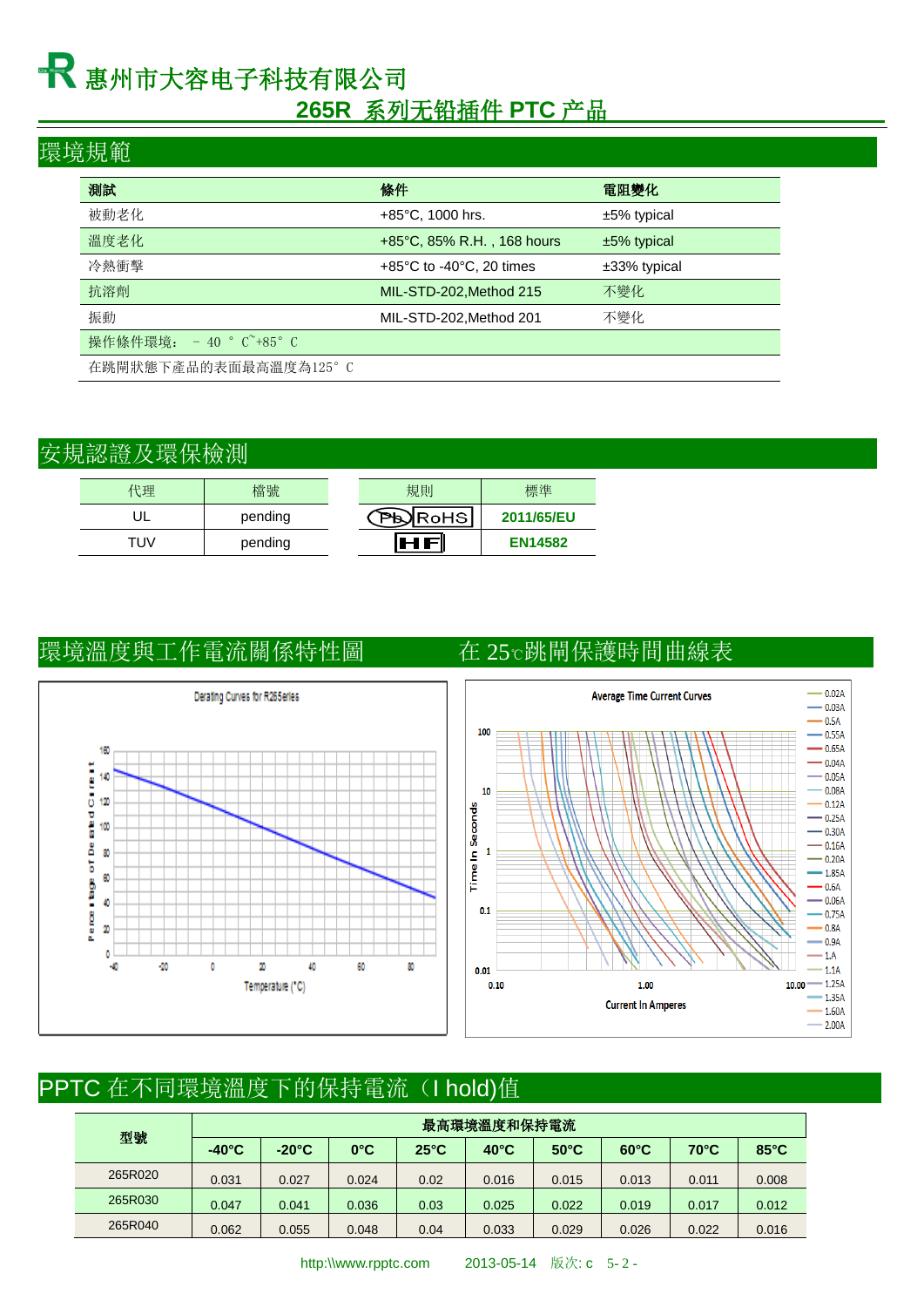and the control of the control of

| 265R050   | 0.078 | 0.069 | 0.060 | 0.05 | 0.041 | 0.037 | 0.032 | 0.028 | 0.021 |
|-----------|-------|-------|-------|------|-------|-------|-------|-------|-------|
| 265R060   | 0.093 | 0.082 | 0.070 | 0.06 | 0.049 | 0.044 | 0.038 | 0.033 | 0.025 |
| 265R080   | 0.124 | 0.110 | 0.095 | 0.08 | 0.066 | 0.058 | 0.051 | 0.044 | 0.033 |
| 265R120C  | 0.186 | 0.164 | 0.143 | 0.12 | 0.098 | 0.088 | 0.077 | 0.066 | 0.049 |
| 265R120S  | 0.186 | 0.164 | 0.143 | 0.12 | 0.098 | 0.088 | 0.077 | 0.066 | 0.049 |
| 265R160   | 0.248 | 0.219 | 0.190 | 0.16 | 0.131 | 0.117 | 0.102 | 0.088 | 0.064 |
| 265R200C  | 0.310 | 0.274 | 0.238 | 0.20 | 0.164 | 0.146 | 0.128 | 0.110 | 0.082 |
| 265R200S  | 0.310 | 0.274 | 0.238 | 0.20 | 0.164 | 0.146 | 0.128 | 0.110 | 0.082 |
| 265R250   | 0.39  | 0.34  | 0.30  | 0.25 | 0.21  | 0.18  | 0.16  | 0.14  | 0.10  |
| 265R300   | 0.47  | 0.41  | 0.36  | 0.30 | 0.25  | 0.22  | 0.19  | 0.17  | 0.12  |
| 265R330   | 0.51  | 0.45  | 0.39  | 0.33 | 0.27  | 0.24  | 0.21  | 0.18  | 0.14  |
| 265R400   | 0.62  | 0.55  | 0.48  | 0.40 | 0.33  | 0.29  | 0.26  | 0.22  | 0.16  |
| 265R500   | 0.78  | 0.69  | 0.60  | 0.50 | 0.41  | 0.37  | 0.32  | 0.28  | 0.21  |
| 265R550   | 0.85  | 0.75  | 0.66  | 0.55 | 0.45  | 0.40  | 0.35  | 0.30  | 0.23  |
| 265R600   | 0.93  | 0.82  | 0.71  | 0.60 | 0.49  | 0.44  | 0.38  | 0.33  | 0.25  |
| 265R650   | 1.01  | 0.89  | 0.77  | 0.65 | 0.53  | 0.47  | 0.42  | 0.36  | 0.27  |
| 265R750   | 1.16  | 1.03  | 0.89  | 0.75 | 0.62  | 0.55  | 0.48  | 0.41  | 0.31  |
| 265R800   | 1.24  | 1.10  | 0.95  | 0.80 | 0.66  | 0.58  | 0.51  | 0.44  | 0.33  |
| 265R900   | 1.40  | 1.23  | 1.07  | 0.90 | 0.74  | 0.66  | 0.58  | 0.50  | 0.37  |
| 265R1000C | 1.55  | 1.37  | 1.19  | 1.00 | 0.82  | 0.73  | 0.64  | 0.55  | 0.41  |
| 265R1000S | 1.55  | 1.37  | 1.19  | 1.00 | 0.82  | 0.73  | 0.64  | 0.55  | 0.41  |
| 265R1100  | 1.71  | 1.51  | 1.31  | 1.10 | 0.90  | 0.80  | 0.70  | 0.61  | 0.45  |
| 265R1250C | 1.94  | 1.71  | 1.49  | 1.25 | 1.03  | 0.91  | 0.80  | 0.69  | 0.51  |
| 265R1250S | 1.94  | 1.71  | 1.49  | 1.25 | 1.03  | 0.91  | 0.80  | 0.69  | 0.51  |
| 265R1350  | 2.09  | 1.85  | 1.61  | 1.35 | 1.11  | 0.99  | 0.86  | 0.74  | 0.55  |
| 265R1600  | 2.48  | 2.19  | 1.90  | 1.60 | 1.31  | 1.17  | 1.02  | 0.88  | 0.66  |
| 265R1850  | 2.87  | 2.53  | 2.20  | 1.85 | 1.52  | 1.35  | 1.18  | 1.02  | 0.76  |
| 265R2000  | 3.10  | 2.74  | 2.38  | 2.00 | 1.64  | 1.46  | 1.28  | 1.10  | 0.82  |

### 產品過爐焊接參數

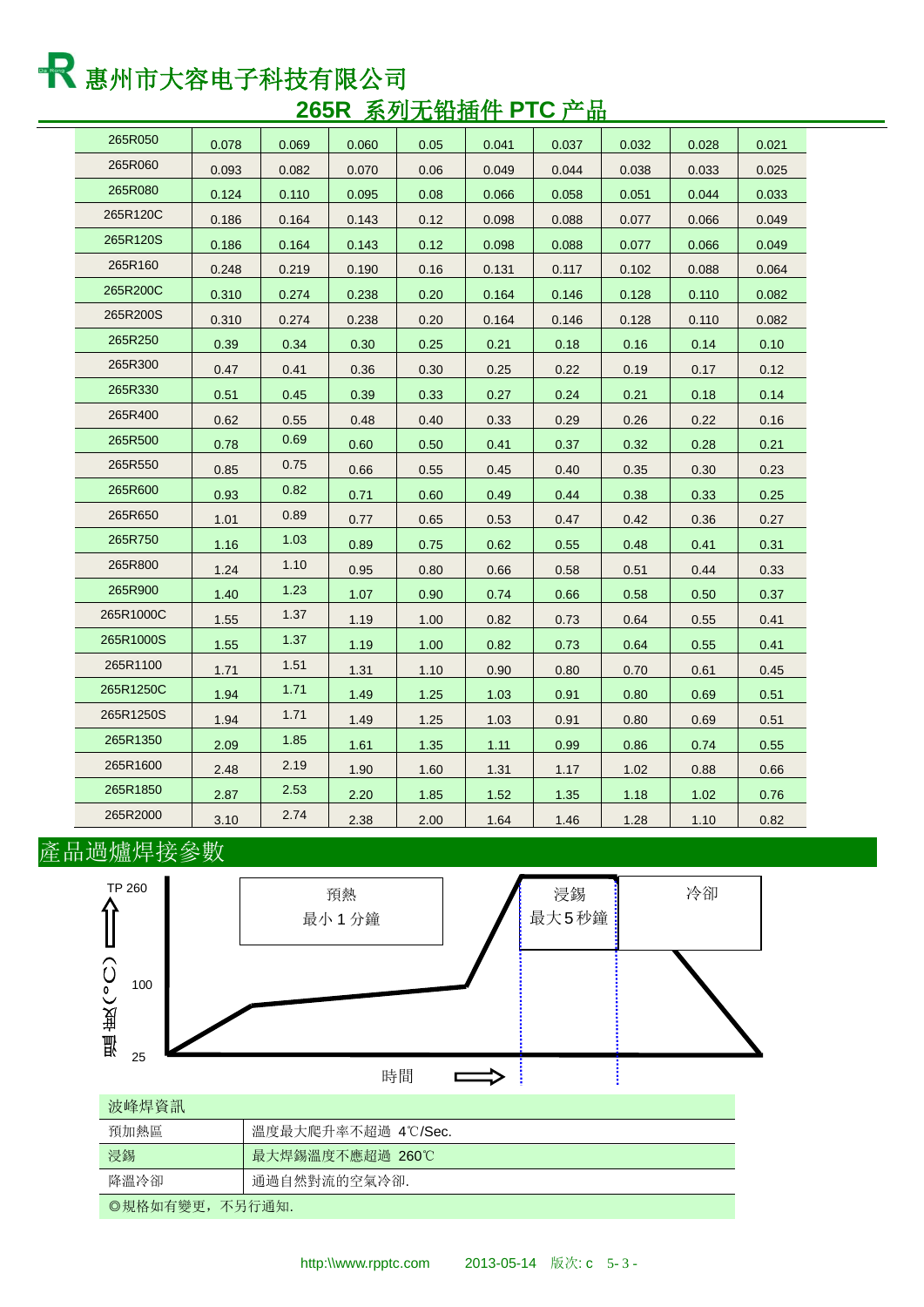# 惠州市大容电子科技有限公司  **265R** 系列无铅插件 **PTC** 产品

## 產品尺寸規格(mm.)









|           | A    | B    | C    | D    | Е    | Lead         |
|-----------|------|------|------|------|------|--------------|
| 型號        | Max. | Max. | Typ. | Min. | Max. | <b>Style</b> |
| 265R020   | 6.0  | 8.7  | 5.1  | 4.7  | 4.6  | <b>Kink</b>  |
| 265R030   | 6.0  | 8.7  | 5.1  | 4.7  | 4.6  | Kink         |
| 265R040   | 6.0  | 9.3  | 5.1  | 4.7  | 4.6  | <b>Kink</b>  |
| 265R050   | 6.0  | 9.3  | 5.1  | 4.7  | 4.6  | Kink         |
| 265R060   | 6.0  | 10.0 | 5.1  | 4.7  | 4.6  | <b>Kink</b>  |
| 265R080   | 6.0  | 10.0 | 5.1  | 4.7  | 4.6  | Kink         |
| 265R120C  | 7.2  | 11.2 | 5.1  | 4.7  | 4.6  | <b>Kink</b>  |
| 265R120S  | 6.5  | 10.5 | 5.1  | 4.7  | 4.6  | Kink         |
| 265R160   | 9.3  | 12.8 | 5.1  | 4.7  | 4.6  | <b>Kink</b>  |
| 265R200C  | 10.0 | 13.5 | 5.1  | 4.7  | 4.6  | Kink         |
| 265R200S  | 9.3  | 12.8 | 5.1  | 4.7  | 4.6  | <b>Kink</b>  |
| 265R250   | 9.3  | 12.8 | 5.1  | 4.7  | 4.6  | Kink         |
| 265R300   | 9.3  | 14.5 | 5.1  | 4.7  | 4.6  | <b>Kink</b>  |
| 265R330   | 9.3  | 14.5 | 5.1  | 4.7  | 4.6  | Kink         |
| 265R400   | 10.5 | 16.5 | 5.1  | 4.7  | 4.6  | <b>Kink</b>  |
| 265R500   | 11.8 | 17.5 | 5.1  | 4.7  | 4.6  | Kink         |
| 265R550   | 11.8 | 17.5 | 5.1  | 4.7  | 4.6  | <b>Kink</b>  |
| 265R600   | 11.8 | 17.5 | 5.1  | 4.7  | 4.6  | Kink         |
| 265R650   | 14.0 | 18.8 | 5.1  | 4.7  | 4.6  | <b>Kink</b>  |
| 265R750   | 14.5 | 22.2 | 5.1  | 4.7  | 4.6  | Kink         |
| 265R800   | 14.5 | 22.2 | 5.1  | 4.7  | 4.6  | <b>Kink</b>  |
| 265R900   | 16.5 | 24.5 | 10.2 | 4.7  | 4.6  | Kink         |
| 265R1000C | 21.1 | 25.1 | 10.2 | 4.7  | 4.6  | <b>Kink</b>  |
| 265R1000S | 19.0 | 25.5 | 10.2 | 4.7  | 4.6  | Kink         |
| 265R1100  | 19.0 | 25.5 | 10.2 | 4.7  | 4.6  | <b>Kink</b>  |
| 265R1250C | 24.2 | 28.2 | 10.2 | 4.7  | 4.6  | Kink         |
| 265R1250S | 19.0 | 29.0 | 10.2 | 4.7  | 4.6  | <b>Kink</b>  |
| 265R1350  | 19.0 | 29.0 | 10.2 | 4.7  | 4.6  | Kink         |

http:\\www.rpptc.com 2013-05-14 版次: c 5-4-